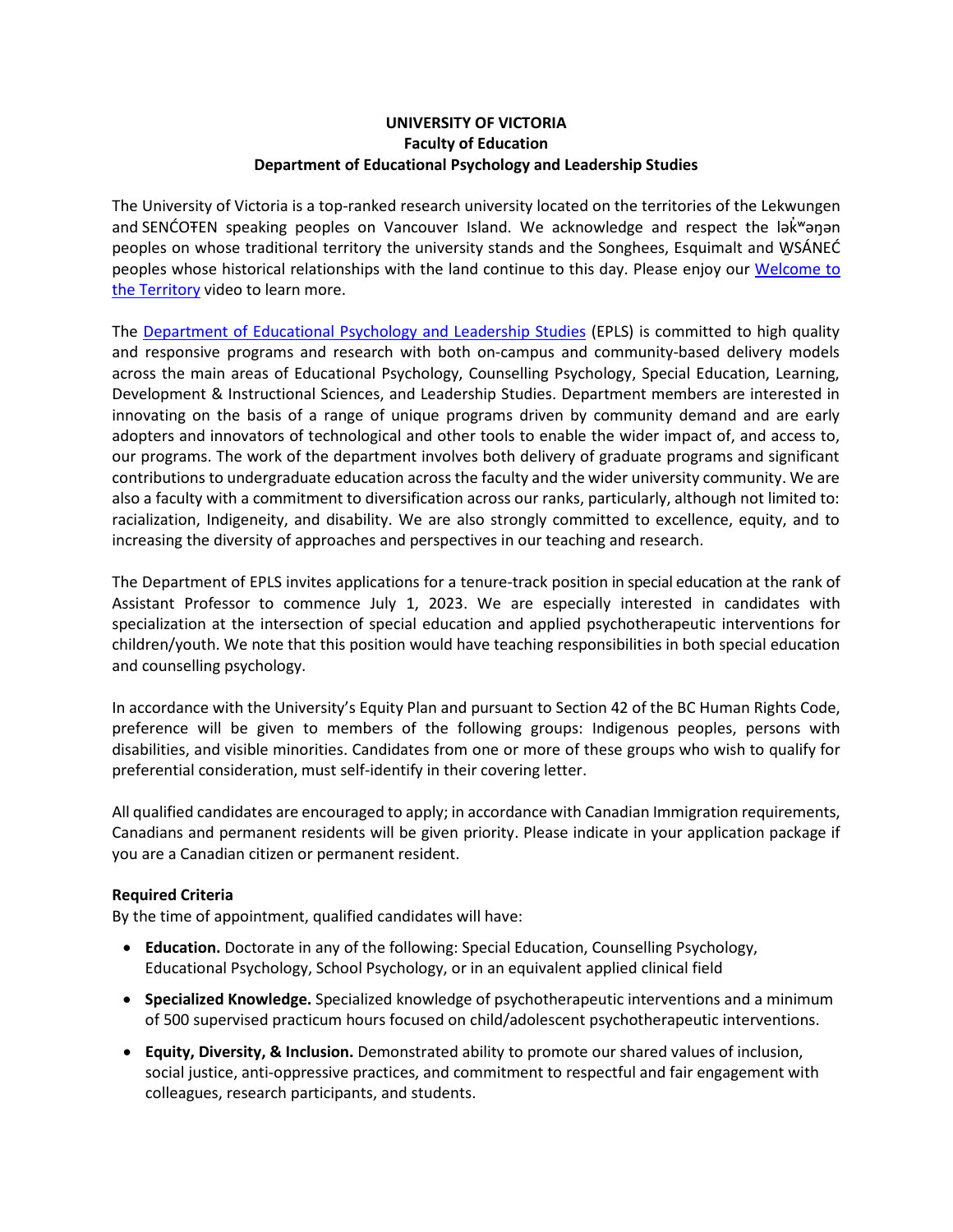- **Research Experience & Skills.** We seek candidates engaged in applied research with school-aged children/youth. Excellent record of scholarly achievement, which may include community engaged scholarship and clinical work, relative to career stage. Applicants with alternative career pathways are welcome to apply.
- **Teaching Experience & Skills.** Demonstrated ability to teach students with a diversity of perspectives, experiences and cultures; commitment to inclusive, non-discriminatory approaches to teaching, curriculum, and assessment. Evidence of teaching effectiveness can include teaching and/or teaching-related experiences (e.g., teaching assistant positions, clinical or field-based supervision).

#### **The following criteria are considered assets:**

- **Certification.** Registered or eligible for registration as a psychologist (College of Psychologists of BC), or Canadian Clinical Counsellor (Canadian Counselling and Psychotherapy Association), or Registered Clinical Counsellor (BC Association of Clinical Counsellors), or equivalent.
- **Demonstrated expertise in two or more of the following**:
	- o Social-emotional development & difficulties
	- o Mental health wellbeing
	- o Counselling theories
	- o Indigenous approaches to wellbeing
	- o School/child psychological services
	- o Instructional programming for students with special needs
- We encourage candidates to apply who have experience and expertise in interrogating how special education affects different populations, including challenging traditional disciplinary tenets and inviting new interpretations from different perspectives.

UVic is committed to upholding the values of equity, diversity, and inclusion in our living, learning and work environments. In pursuit of our values, we seek members who will work respectfully and constructively with differences and across levels of power. We actively encourage applications from members of groups experiencing barriers to equity and for this particular search, preference will be given to the applicants from the following groups: Indigenous peoples, persons with disabilities, and visible minorities. Read our full equity statement here: www.uvic.ca/equitystatement.and for this particular search, preference will be given to the applicants from the following groups: Indigenous peoples, persons with disabilities, and visible minorities. Read our full equity statement here: www.uvic.ca/equitystatement.

The University acknowledges the potential impact that career interruptions can have on a candidate's record of research achievement. We encourage applicants to explain in their application the impact that career interruptions have had on their record.

Persons with disabilities, who anticipate needing accommodation for any part of the application and hiring process, may contact Faculty Relations and Academic Administration in the Office of the VP Academic and Provost at FRrecruit@uvic.ca. Any personal information provided will be maintained in confidence.

Faculty and Librarians at the University of Victoria are governed by the provisions of the Collective Agreement. Members are represented by the University of Victoria Faculty Association (www.uvicfa.ca).